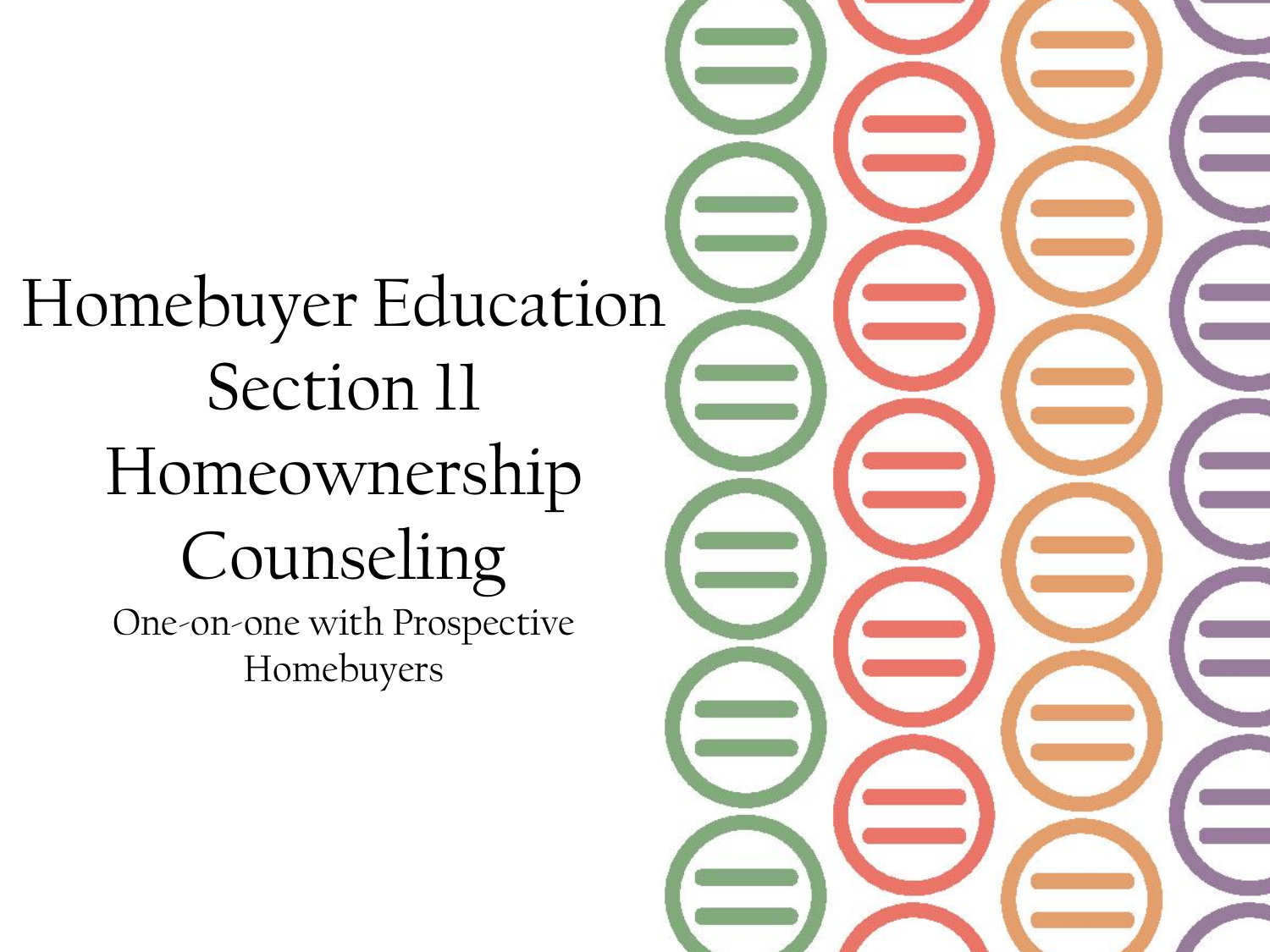Homebuyer education vs. Homeownership Counseling

### **Homebuyer Education certificates required by HUD**

- Originally for rate discount on FHA loans
- Now required by Secondary market for special loan products
- Can be provided by a for-profit or non-profit agency
- Content can vary but must contain certain elements
- Lender is held accountable to certify homebuyer education is appropriate

### **Difference in group vs. individual process not always made by Secondary Market**

- Distinction is made among housing educators and counseling intermediates
- Homeownership Counseling is one-on-one
- Homeownership Education is a group process

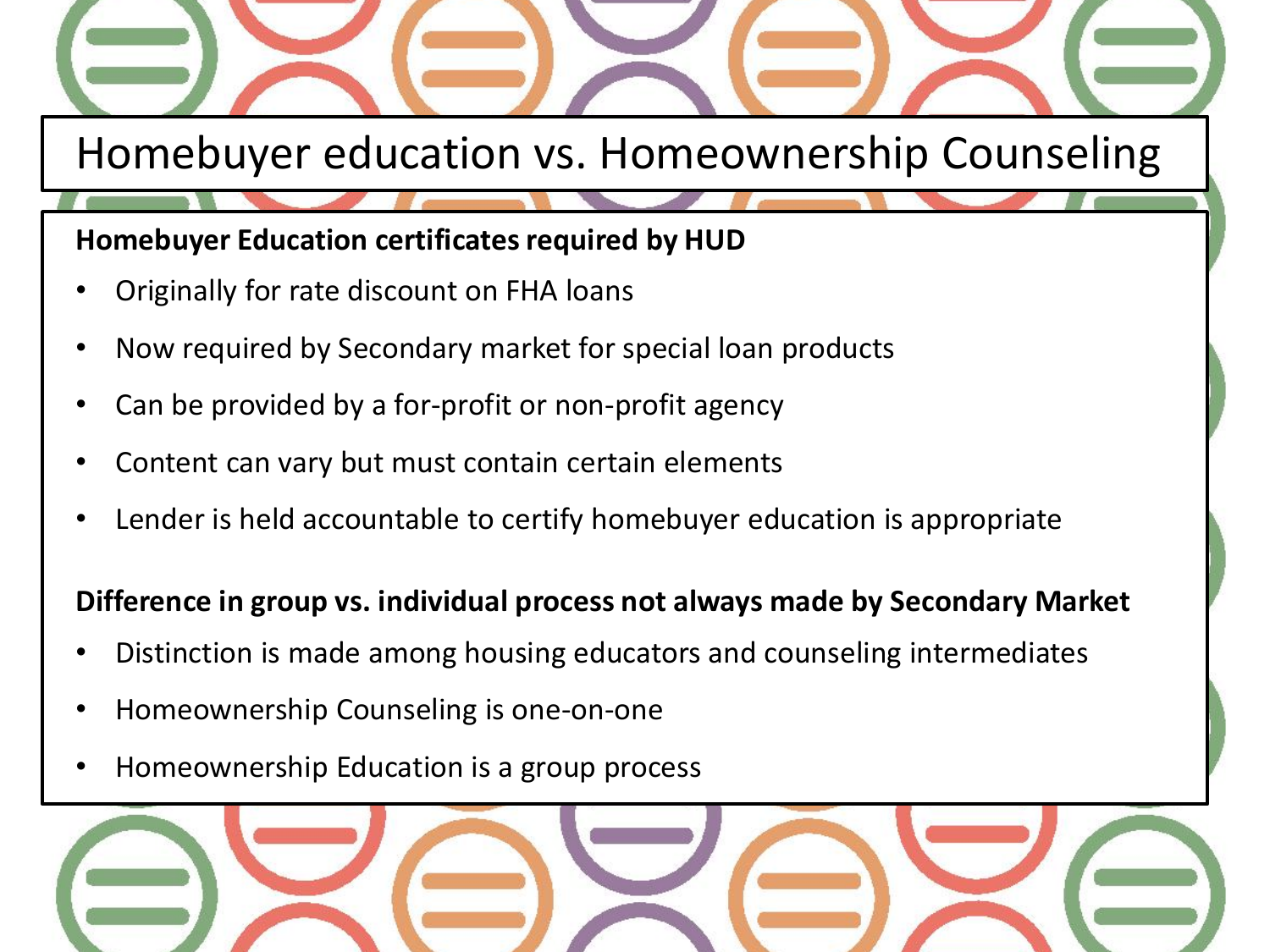# **Basic Requirement for Housing Counseling**

### • **Disclosure of conflict of interest is always essential**

- Obvious for a for-profit agency
- More subtle for non-profit agency
- Both should file an Affiliated Business Disclosure Statement if providing any other service to the sale

## • **Professionalism should be documented**

- Code of ethics and professional Conduct
- Service Provider Agreement
- Client Bill of Rights

### • **Intake Procedures should identify barriers to homeownership**

- Most common barriers mentioned in Homebuyer Education literature
	- o Down payment
	- o Credit-related issues
- **Resolutions to barriers often require a cost to the consumer** 
	- Counselors assist consumer in identifying barriers
	- Counselors suggest resolutions- possible or "not" possible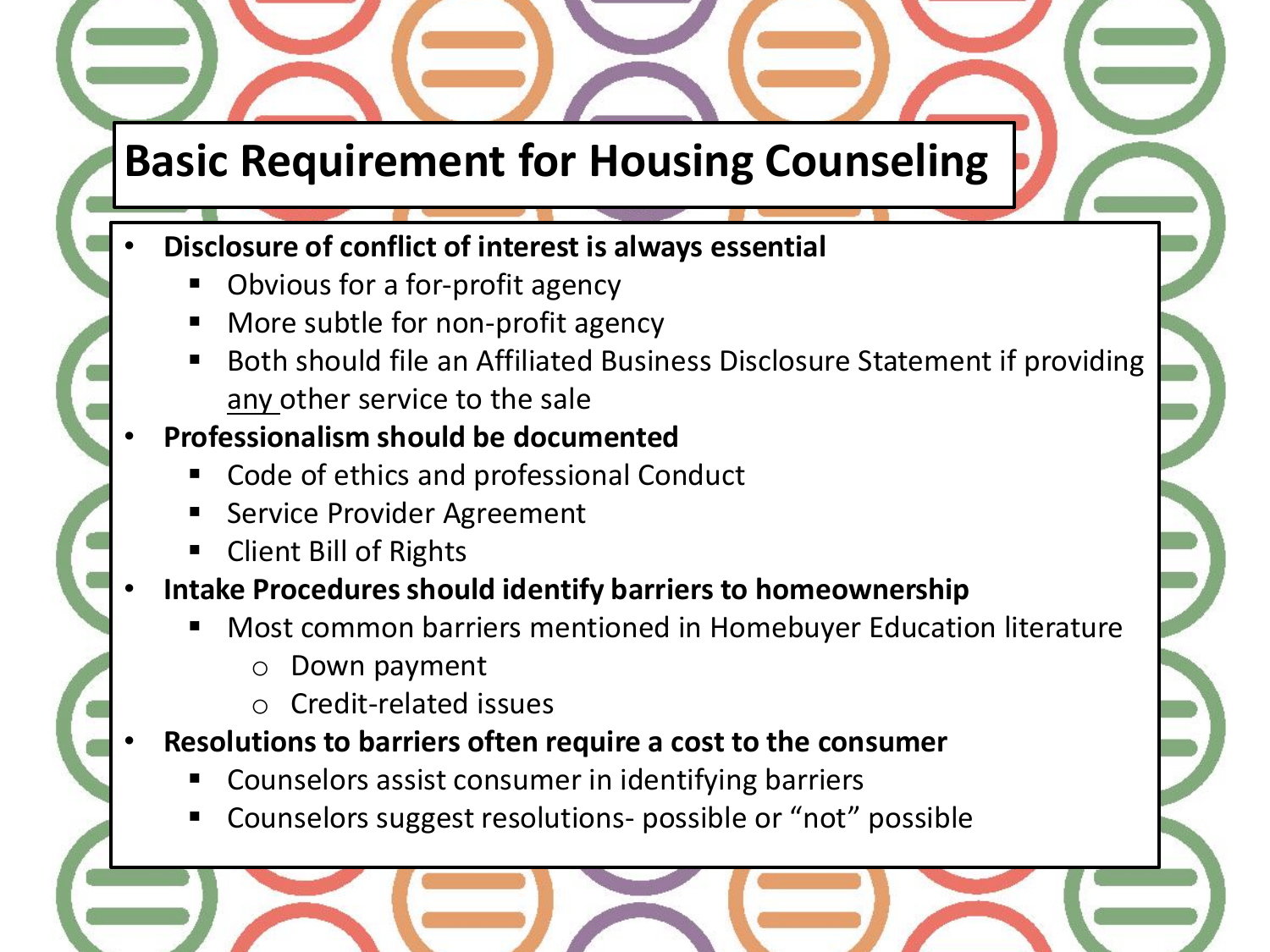

- Telephone contact-consumer indicates interest in homeownership counseling
- Introductions-try to establish comfortable relationship while remaining professional
- Brief orientation- what agency does, how your program works, fees for service
- Review application, credit report and documentation
- Calculate gross monthly income
- Calculate front-end and back-end ratios
- Identify goals and barriers using info from consumer documents
- Complete summary form with consumer
- Create action plan

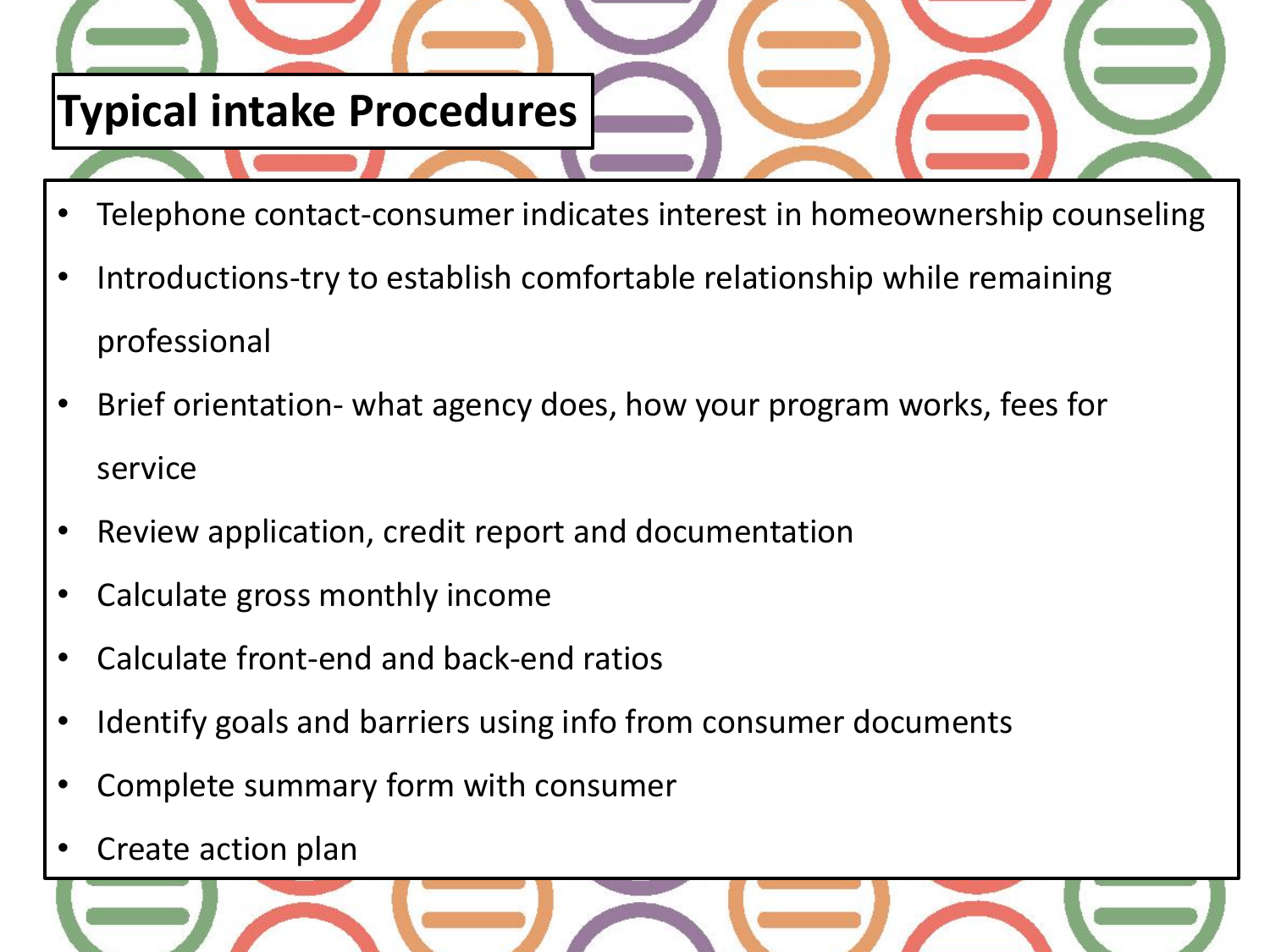# **Assign consumer readiness status based on input**

**Mortgage ready** 

Denotes consumer is ready to shop lenders and housing

**Near ready**

Denotes will be ready within 3 months

**Short term**

Will be ready in 3-6 months

**Long term**

Will need more than 6 months to resolve issues

**Pending**

Consumer has not provided enough information. Counselor should follow up

with written document outlining additional information required